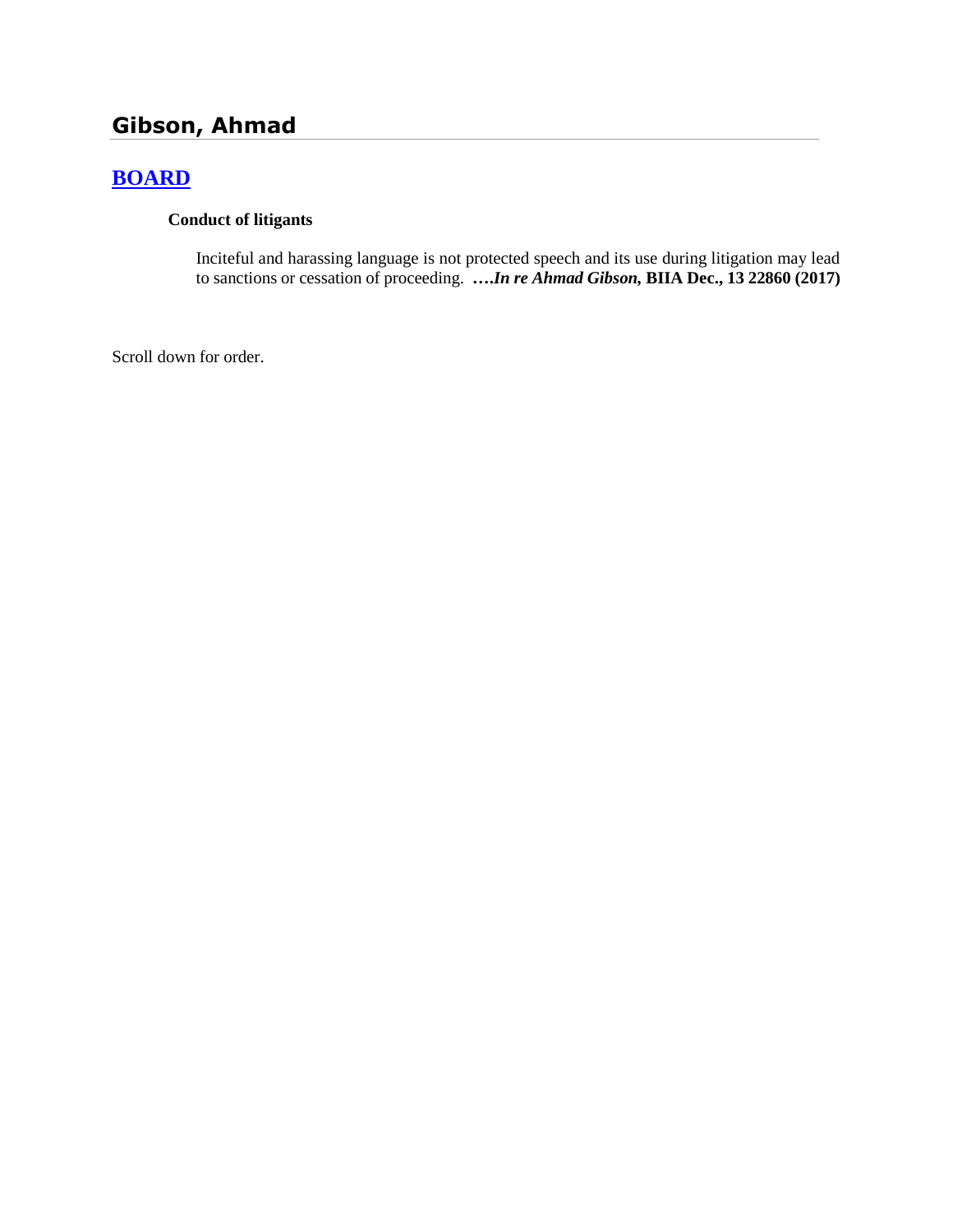## **BEFORE THE BOARD OF INDUSTRIAL INSURANCE APPEALS STATE OF WASHINGTON**

**)**

**) ) )**

**IN RE: AHMAD R. GIBSON ) DOCKET NO. 13 22860**

**CLAIM NO. AS-60384**

### **ORDER VACATING PROPOSED DECISION AND ORDER AND REMANDING THE APPEAL FOR FURTHER PROCEEDINGS**

The Department denied Mr. Gibson's claim for benefits. Our industrial appeals judge dismissed his appeal because Mr. Gibson failed to attend a hearing on September 5, 2014. Subsequent to that hearing the appeal was placed in stay status as an accommodation to Mr. Gibson. The stay granted in this matter expired on September 16, 2016. Rather than dismissing for the failure to appear in 2014, the appeal should have been rescheduled for further proceedings. The Proposed Decision and Order of September 27, 2016, is vacated and this appeal is **REMANDED FOR FURTHER PROCEEDINGS**.

#### **ORDER**

This appeal is remanded to the hearings process, as provided by WAC 263-12-145(4), for further proceedings as indicated here.

This matter has been before the Board for an extended period of time. A stay of proceedings was granted to Mr. Gibson until September 16, 2016. The stay period has expired. Previously Mr. Gibson has submitted multiple requests for continuances of scheduled conferences and hearings. He has cited medical issues as the basis for the continuances in each case. The parties are advised that further requests for continuances for **all hearings and conferences** due to medical disability must be supported by properly executed written declarations or oral testimony under oath by medical experts qualified to assess Mr. Gibson's mental and physical disability.

Further, Mr. Gibson has requested continuances based on a desire to seek legal representation. Because this appeal was granted by the Board in 2013 and because Mr. Gibson has represented that he has previously made efforts to seek legal representation regarding this appeal, he has had ample time to make such arrangements. No further continuances should be granted on this basis.

28 29 30 Finally, throughout the proceedings and communications Mr. Gibson and other parties will discontinue using unprotected, inciting, and offensive speech which tends to harass us or other parties. Prior communications from Mr. Gibson contain language that include harassing personal

31

32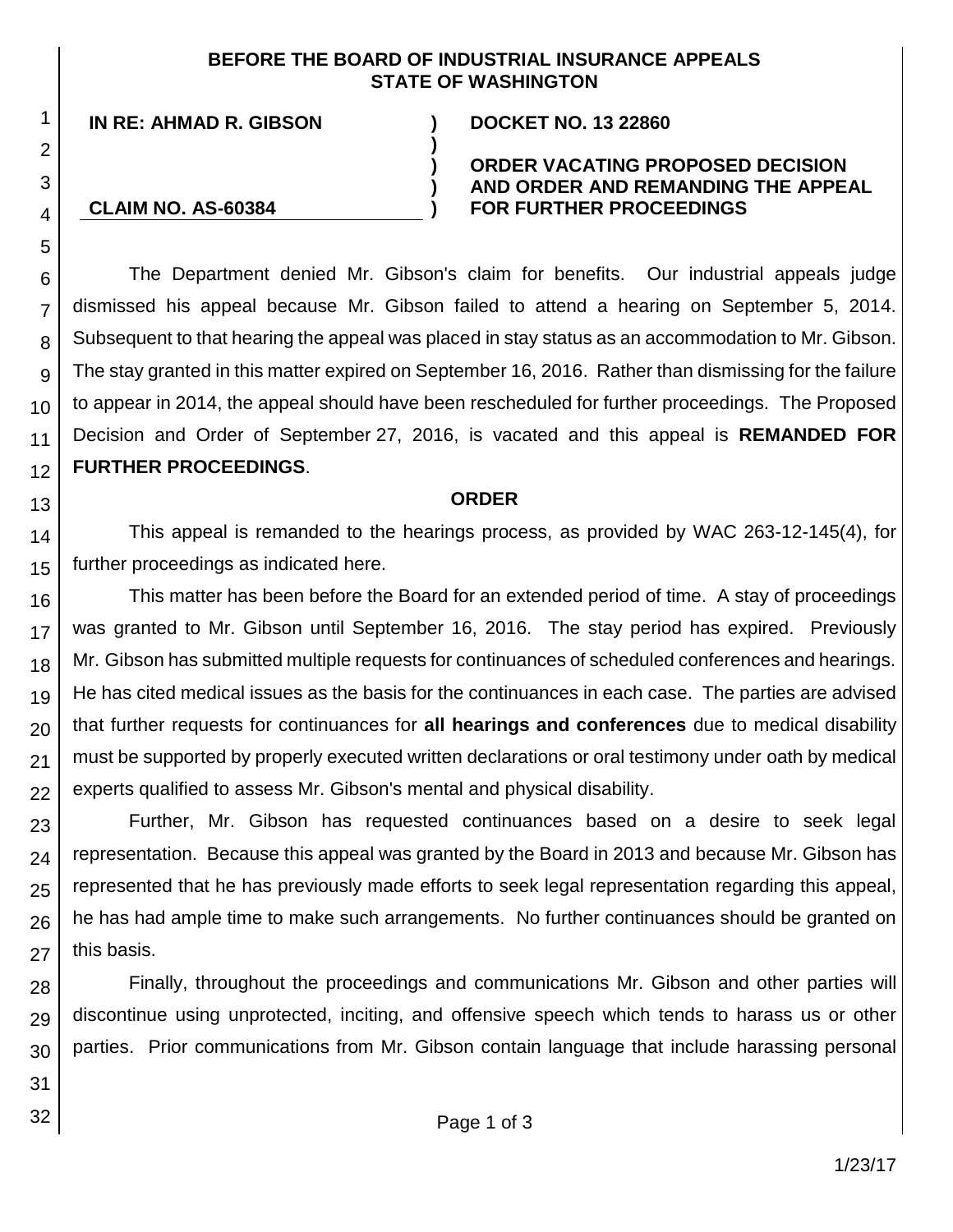attacks and are offensive. Harassing speech is not protected speech.<sup>1</sup> We, nor the parties appearing before us, will be subjected to offensive and unwarranted communication forced on us in a manner that can't be ignored. We demand civility and respect in all forms of communication. **Continued use of offensive harassing speech will not be tolerated and may lead to sanctions and/or cessation of the proceedings.**

 Unless the matter is settled or dismissed, the industrial appeals judge will issue a new Proposed Decision and Order. The new order will contain findings and conclusions as to each contested issue of fact and law. Any party aggrieved by the new Proposed Decision and Order may petition the Board for review, as provided by RCW 51.52.104. This order vacating is not a final Decision and Order of the Board within the meaning of RCW 51.52.110.

Dated: January 23, 2017.

 

 

BOARD OF INDUSTRIAL INSURANCE APPEALS<br>
LINDA L. WILLIAMS, Chairperson FRANK E. FENNERTY, JR., Member<br>FRANK E. FENNERTY, JR., Member<br>JAGK S. ENG, Member S. ENG. Member

 l *State v. Alexander,* 76 Wn. App. 830 (1995).